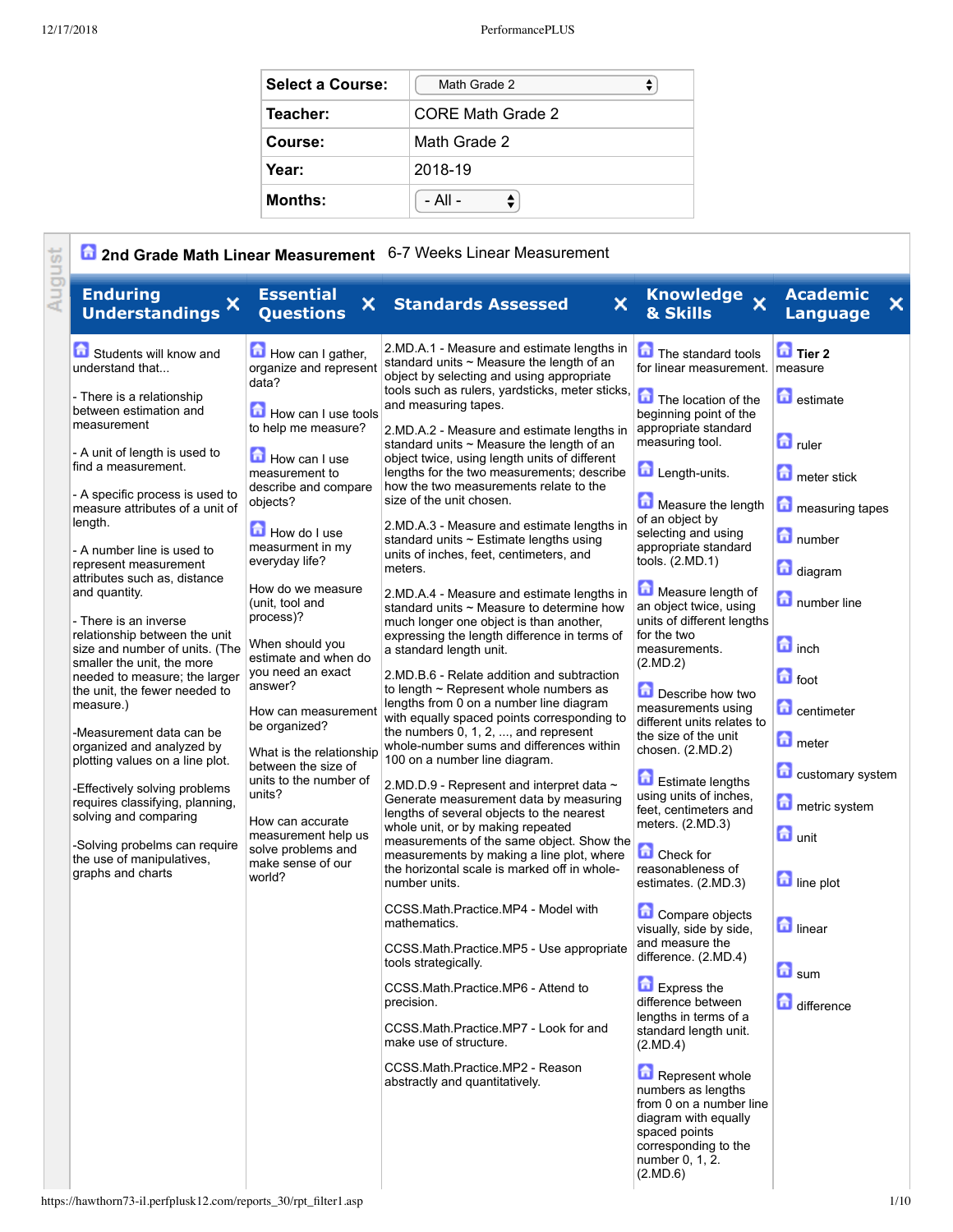|      | 12/17/2018                          |                                                        | PerformancePLUS           |                         |                                                                                                                                                                                  |                                                             |
|------|-------------------------------------|--------------------------------------------------------|---------------------------|-------------------------|----------------------------------------------------------------------------------------------------------------------------------------------------------------------------------|-------------------------------------------------------------|
|      |                                     |                                                        |                           |                         | Represent whole-<br>number sums and<br>differences within 100<br>on a number line<br>diagram. (2.MD.6)                                                                           |                                                             |
|      |                                     |                                                        |                           |                         | Generate<br>measurement data by<br>measuring lengths of<br>several objects to the<br>nearest whole unit or by<br>making repeated<br>measurements of the<br>same object. (2.MD.9) |                                                             |
|      |                                     |                                                        |                           |                         | Show measurement<br>data by making a line<br>plot, where the<br>horizontal scale is<br>marked off in whole-<br>number units. (2.MD.9)                                            |                                                             |
|      |                                     |                                                        |                           |                         |                                                                                                                                                                                  | $\overline{a}$ Tier 3<br>shorter                            |
|      |                                     |                                                        |                           |                         |                                                                                                                                                                                  | <b>n</b> longer                                             |
|      |                                     |                                                        |                           |                         |                                                                                                                                                                                  | <b>n</b> taller                                             |
|      |                                     |                                                        |                           |                         |                                                                                                                                                                                  | <b>n</b> wider                                              |
|      |                                     |                                                        |                           |                         |                                                                                                                                                                                  | $\frac{1}{2}$ zero                                          |
|      |                                     |                                                        |                           |                         |                                                                                                                                                                                  | <b>n</b> compare                                            |
| mber | <b>Enduring</b><br>Understandings X | <b>Essential</b><br>$\mathsf{x}^-$<br><b>Questions</b> | <b>Standards Assessed</b> | $\overline{\mathsf{x}}$ | Knowledge x<br>& Skills                                                                                                                                                          | <b>Academic</b><br>$\boldsymbol{\times}$<br><b>Language</b> |

October Septe

**G** Grade 2 Math 2-Digit Addition and Subtraction 7-8 Weeks 2-Digit Addition and Subtraction Strategies

| <b>Enduring</b><br><b>Understandings</b>                                                                                                                                                                                                                                                                                                                                                                   | <b>Essential</b><br>×<br><b>Questions</b>                                                                                                                             | ×<br><b>Standards Assessed</b>                                                                                                                                                                                                                                                                                                                                                                                                                                                                                                                                                                                                                                                                                                                                                                                                                                                                                                                         | Knowledge x<br>& Skills                                                                                                                                                                                                                                                                                                                                                                          | <b>Academic</b><br><b>Language</b>                                                                                      |  |
|------------------------------------------------------------------------------------------------------------------------------------------------------------------------------------------------------------------------------------------------------------------------------------------------------------------------------------------------------------------------------------------------------------|-----------------------------------------------------------------------------------------------------------------------------------------------------------------------|--------------------------------------------------------------------------------------------------------------------------------------------------------------------------------------------------------------------------------------------------------------------------------------------------------------------------------------------------------------------------------------------------------------------------------------------------------------------------------------------------------------------------------------------------------------------------------------------------------------------------------------------------------------------------------------------------------------------------------------------------------------------------------------------------------------------------------------------------------------------------------------------------------------------------------------------------------|--------------------------------------------------------------------------------------------------------------------------------------------------------------------------------------------------------------------------------------------------------------------------------------------------------------------------------------------------------------------------------------------------|-------------------------------------------------------------------------------------------------------------------------|--|
| Students will understand<br>that<br>Multiple strategies can be<br>used to solve addition and<br>subtraction problems.<br>You can justify the most<br>reasonable answer for an<br>addition or subtraction<br>problem.<br>Solving problems can require<br>the use of manipulatives,<br>graphs and charts.<br>Unknown quantities can<br>be represented in different<br>places in an equation/number<br>model. | $\Box$ How can I use<br>numbers to solve<br>problems?<br>How can I gather,<br>organize and represent<br>data?<br><b>How can I use</b><br>addition and<br>subtraction? | 2.MD.B.5 - Relate addition and subtraction<br>to length $\sim$ Use addition and subtraction<br>within 100 to solve word problems involving<br>lengths that are given in the same units,<br>e.g., by using drawings (such as drawings of<br>rulers) and equations with a symbol for the<br>unknown number to represent the problem.<br>2.MD.B.6 - Relate addition and subtraction<br>to length $\sim$ Represent whole numbers as<br>lengths from 0 on a number line diagram<br>with equally spaced points corresponding to<br>the numbers $0, 1, 2, \ldots$ and represent<br>whole-number sums and differences within<br>100 on a number line diagram.<br>2.MD.D.10 - Represent and interpret data $\sim$<br>Draw a picture graph and a bar graph (with<br>single-unit scale) to represent a data set<br>with up to four categories. Solve simple put-<br>together, take-apart, and compare<br>problems1 using information presented in a<br>bar graph. | ы<br>Basic addition and<br>subtraction computation<br>and problem solving<br>strategies.<br>The properties of<br>addition (commutative,<br>associative, and<br>identity.)<br>Count within 1000<br>starting from any<br>number. (2.NBT.2)<br>Skip-count by 5s,<br>10s, and 100s.<br>(2.NBT.2)<br>Solve two-step word<br>problems within 100<br>involving situations of<br>adding to, taking from, | $\blacksquare$ Tier 2<br>Equation<br>Quantity<br><b>D</b> Solve<br>Symbol<br>Unknown<br><b>Operation</b><br>Place Value |  |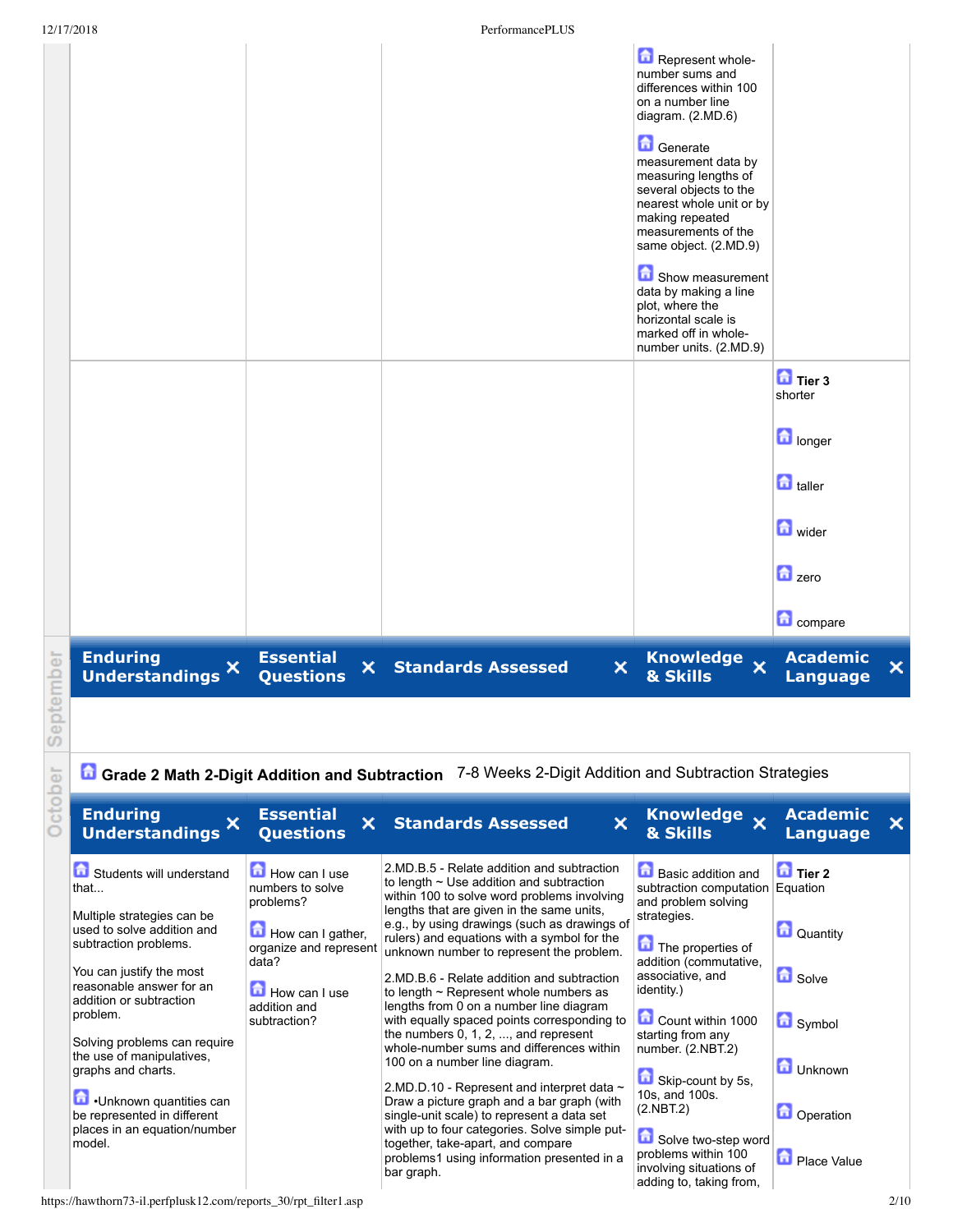## 12/17/2018 PerformancePLUS

| 2.NBT.A.2 - Understand place value ~ Count   putting together, taking |                      |
|-----------------------------------------------------------------------|----------------------|
| within 1000; skip-count by 5s, 10s, and                               | apart, and comparing |
| <sup>⊥</sup> 100s.                                                    | involving results    |
|                                                                       |                      |

2.NBT.B.5 - Use place value understanding and properties of operations to add and subtract  $\sim$  Fluently add and subtract within 100 using strategies based on place value, properties of operations, and/or the relationship between addition and subtraction.

2.NBT.B.6 - Use place value understanding and properties of operations to add and subtract  $\sim$  Add up to four two-digit numbers using strategies based on place value and properties of operations.

2.NBT.B.9 Use place value understanding and properties of operations to add and subtract ~ Explain why addition and subtraction strategies work, using place value and the properties of operations.

2.OA.A.1 Represent and solve problems involving addition and subtraction  $\sim$  Use addition and subtraction within 100 to solve one- and two-step word problems involving situations of adding to, taking from, putting together, taking apart, and comparing, with unknowns in all positions, e.g., by using drawings and equations with a symbol for the unknown number to represent the problem.

2.OA.B.2 - Add and subtract within 20  $\sim$ Fluently add and subtract within 20 using mental strategies.2 By end of Grade 2, know from memory all sums of two one-digit numbers.

CCSS.Math.Practice.MP7 Look for and make use of structure.

CCSS.Math.Practice.MP8 Look for and express regularity in repeated reasoning.

CCSS.Math.Practice.MP4 - Model with mathematics.

CCSS.Math.Practice.MP5 - Use appropriate tools strategically.

involving results unknown using objects, drawings, and equations with a symbol **LI** Column for the unknown number. (2.OA.1) **Ed** Key

**Properties of** Addition

Fluently add and subtract within 20. (2.OA.2)

Use number sentences or drawings to solve measurement word problems within 100. (2.MD.5)

**Write an equation** using a symbol for the unknown number to represent the problem. (2.MD.5)

**Represent whole** numbers as lengths from 0 on a number line diagram. (2.MD.6)

**Use number line** diagrams to represent whole-number sums and differences within 100. (2.MD.6)

**D** Draw a picture graph to represent data with up to 4 categories (including title, scale label, categories, category labels, and data). (2.MD.10)

Draw a bar graph to represent data with up to 4 categories (including title, scale label, categories, category labels, and data). (2.MD.10)

Solve put together, take-apart, and compare problems about information presented in a bar graph. (2.MD.10)

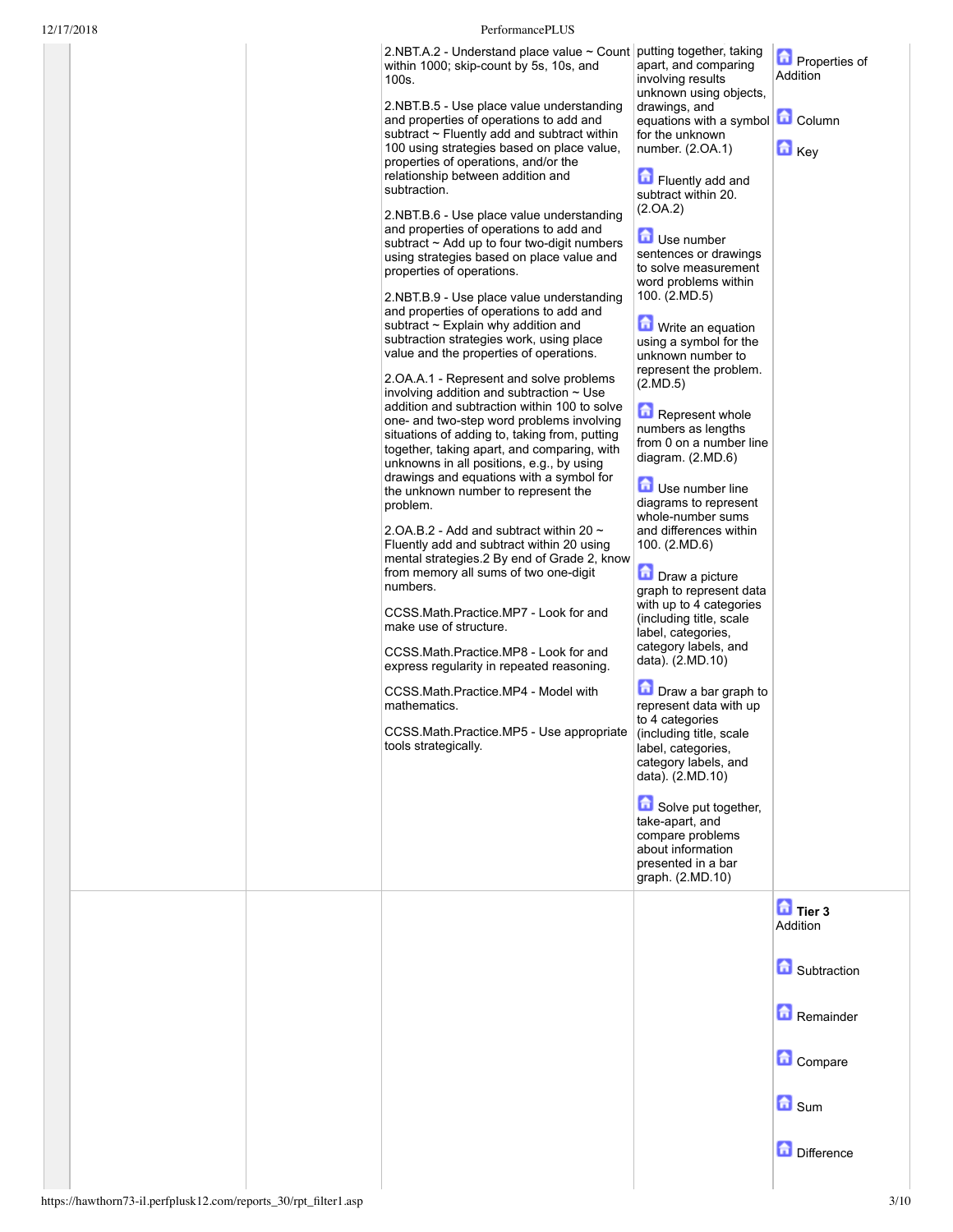|          | 12/17/2018                                                                          |                                           | PerformancePLUS                                                                                                                            |                                                                                                      |                                                                 |
|----------|-------------------------------------------------------------------------------------|-------------------------------------------|--------------------------------------------------------------------------------------------------------------------------------------------|------------------------------------------------------------------------------------------------------|-----------------------------------------------------------------|
|          |                                                                                     |                                           |                                                                                                                                            |                                                                                                      | <b>d</b> Unknown                                                |
|          |                                                                                     |                                           |                                                                                                                                            |                                                                                                      | Length                                                          |
|          |                                                                                     |                                           |                                                                                                                                            |                                                                                                      | Distance                                                        |
|          |                                                                                     |                                           |                                                                                                                                            |                                                                                                      | <b>Bar</b> graph                                                |
|          |                                                                                     |                                           |                                                                                                                                            |                                                                                                      | <b>D</b> Picture graph                                          |
|          |                                                                                     |                                           |                                                                                                                                            |                                                                                                      | <b>D</b> Data                                                   |
|          |                                                                                     |                                           |                                                                                                                                            |                                                                                                      | $\blacksquare$ Title                                            |
|          |                                                                                     |                                           |                                                                                                                                            |                                                                                                      | <b>D</b> Label                                                  |
|          | <b>Enduring</b><br>Understandings X                                                 | <b>Essential</b><br>×<br><b>Questions</b> | ×<br><b>Standards Assessed</b>                                                                                                             | Knowledge x<br>& Skills                                                                              | <b>Academic</b><br>×<br><b>Language</b>                         |
| November |                                                                                     |                                           |                                                                                                                                            |                                                                                                      |                                                                 |
|          | <b>Enduring</b><br>Understandings X                                                 | <b>Essential</b><br>×<br><b>Questions</b> | $\overline{\mathsf{x}}$<br><b>Standards Assessed</b>                                                                                       | Knowledge x<br>& Skills                                                                              | <b>Academic</b><br>$\overline{\mathsf{x}}$<br><b>Language</b>   |
| December |                                                                                     |                                           |                                                                                                                                            |                                                                                                      |                                                                 |
|          | Grade 2 Math Money 3-4 Weeks Money                                                  |                                           |                                                                                                                                            |                                                                                                      |                                                                 |
| January  | <b>Enduring</b><br>Understandings X                                                 | <b>Essential</b><br>×<br><b>Questions</b> | $\boldsymbol{\mathsf{x}}$<br><b>Standards Assessed</b>                                                                                     | Knowledge<br>& Skills                                                                                | <b>Academic</b><br>$\boldsymbol{\mathsf{x}}$<br><b>Language</b> |
|          | Students will understand                                                            | How do I use<br>patterns to count         | 2.MD.C.8 - Work with time and money $\sim$<br>Solve word problems involving dollar bills,<br>quarters, dimes, nickels, and pennies, using  | Monetary unit<br>representations                                                                     | $\overline{a}$ Tier 2<br>Dollar (bill)                          |
|          | -Coins have different values<br>and are counted according to<br>their values.       | money?<br>How does money                  | \$ and $\phi$ symbols appropriately. Example: If<br>you have 2 dimes and 3 pennies, how many<br>cents do you have?                         | Monetary symbols<br>$($ and $\phi$)$                                                                 | <b>D</b> Cent                                                   |
|          | -The total value of coins<br>combined.                                              | apply to my daily life?                   |                                                                                                                                            |                                                                                                      |                                                                 |
|          |                                                                                     | How do coin values<br>affect how money is | 2.NBT.A.2 - Understand place value ~ Count<br>within 1000; skip-count by 5s, 10s, and<br>100s.                                             | Solve word<br>problems involving<br>dollars within 100, and                                          | Dollar sign                                                     |
|          | -That different combinations of<br>coins can represent the same<br>amount of money. | counted?                                  | 2. OA. A. 1 - Represent and solve problems<br>involving addition and subtraction $\sim$ Use                                                | use the \$ symbol<br>appropriately.                                                                  | Cent sign                                                       |
|          | -How to count, compare, and<br>order sets of unlike coins.                          |                                           | addition and subtraction within 100 to solve<br>one- and two-step word problems involving<br>situations of adding to, taking from, putting | Solve word<br>problems involving<br>cents within 100, and                                            | <b>D</b> Penny                                                  |
|          | -How to solve word problems<br>using dollars bills and coins.                       |                                           | together, taking apart, and comparing, with<br>unknowns in all positions, e.g., by using<br>drawings and equations with a symbol for       | use the cents symbol<br>appropriately                                                                | Nickel                                                          |
|          | -Use $$$ and $¢$ sybmol<br>appropriately.                                           |                                           | the unknown number to represent the<br>problem.                                                                                            | Fluently add within<br>100 using strategies                                                          | <b>D</b> Dime                                                   |
|          |                                                                                     |                                           | CCSS.Math.Practice.MP1 - Make sense of<br>problems and persevere in solving them.<br>CCSS.Math.Practice.MP4 - Model with<br>mathematics.   | based on place value,<br>properties of operations<br>and/or the relationship<br>between addition and | Quarter                                                         |
|          |                                                                                     |                                           | CCSS. Math. Practice. MP5 - Use appropriate<br>tools strategically.                                                                        | subtraction.<br>Fluently subtract                                                                    | Money                                                           |
|          |                                                                                     |                                           | CCSS.Math.Practice.MP6 - Attend to<br>precision.                                                                                           | within 100 using<br>strategies based on<br>place value, properties<br>of operations and/or the       | <b>n</b> Unit<br>Skip-count                                     |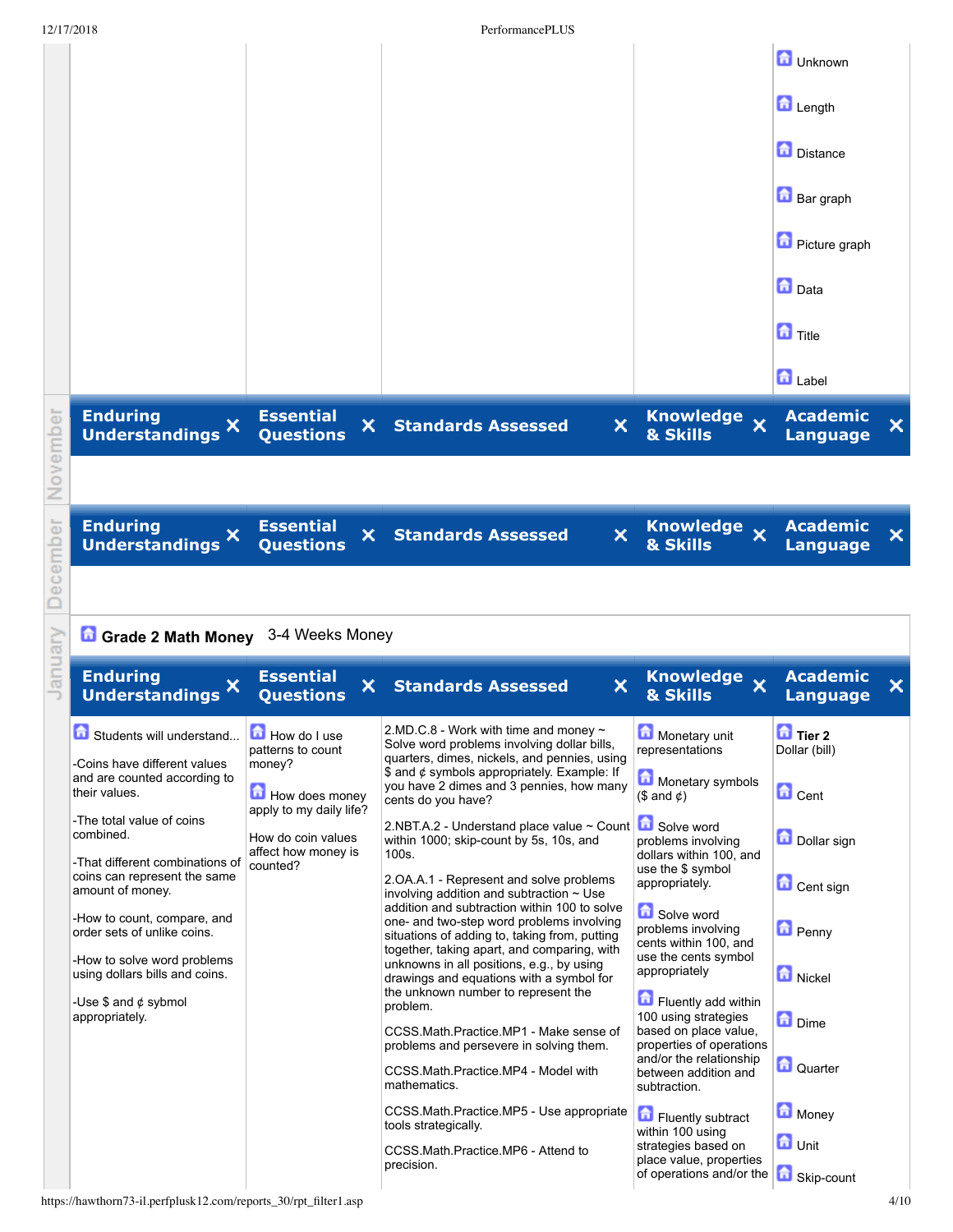|          | 12/17/2018                                                                                                                                                                                                                                                                                                                                                                   |                                                                                                                                                                                                                                   | PerformancePLUS                                                                                                                                                                                                                                                                                                                                                                                                                                                                                                                                                                                                                                                                                                                                                                                                                                                                                                                                                                                                                                                                                                                                                                                                                                                                                                                                                                                                                                                                                                                                                                                                                                                                          |                                                                                                                                                                                                                                                                                                                                                                                                                                                                                                                                                                                                                                                                                                                                                                |                                                                                                                                                                                                                                                               |      |
|----------|------------------------------------------------------------------------------------------------------------------------------------------------------------------------------------------------------------------------------------------------------------------------------------------------------------------------------------------------------------------------------|-----------------------------------------------------------------------------------------------------------------------------------------------------------------------------------------------------------------------------------|------------------------------------------------------------------------------------------------------------------------------------------------------------------------------------------------------------------------------------------------------------------------------------------------------------------------------------------------------------------------------------------------------------------------------------------------------------------------------------------------------------------------------------------------------------------------------------------------------------------------------------------------------------------------------------------------------------------------------------------------------------------------------------------------------------------------------------------------------------------------------------------------------------------------------------------------------------------------------------------------------------------------------------------------------------------------------------------------------------------------------------------------------------------------------------------------------------------------------------------------------------------------------------------------------------------------------------------------------------------------------------------------------------------------------------------------------------------------------------------------------------------------------------------------------------------------------------------------------------------------------------------------------------------------------------------|----------------------------------------------------------------------------------------------------------------------------------------------------------------------------------------------------------------------------------------------------------------------------------------------------------------------------------------------------------------------------------------------------------------------------------------------------------------------------------------------------------------------------------------------------------------------------------------------------------------------------------------------------------------------------------------------------------------------------------------------------------------|---------------------------------------------------------------------------------------------------------------------------------------------------------------------------------------------------------------------------------------------------------------|------|
|          |                                                                                                                                                                                                                                                                                                                                                                              |                                                                                                                                                                                                                                   | CCSS.Math.Practice.MP7 - Look for and<br>make use of structure.                                                                                                                                                                                                                                                                                                                                                                                                                                                                                                                                                                                                                                                                                                                                                                                                                                                                                                                                                                                                                                                                                                                                                                                                                                                                                                                                                                                                                                                                                                                                                                                                                          | relationship between<br>addition and<br>subtraction.                                                                                                                                                                                                                                                                                                                                                                                                                                                                                                                                                                                                                                                                                                           |                                                                                                                                                                                                                                                               |      |
|          |                                                                                                                                                                                                                                                                                                                                                                              |                                                                                                                                                                                                                                   | CCSS.Math.Practice.MP8 - Look for and<br>express regularity in repeated reasoning.                                                                                                                                                                                                                                                                                                                                                                                                                                                                                                                                                                                                                                                                                                                                                                                                                                                                                                                                                                                                                                                                                                                                                                                                                                                                                                                                                                                                                                                                                                                                                                                                       |                                                                                                                                                                                                                                                                                                                                                                                                                                                                                                                                                                                                                                                                                                                                                                |                                                                                                                                                                                                                                                               |      |
|          |                                                                                                                                                                                                                                                                                                                                                                              |                                                                                                                                                                                                                                   |                                                                                                                                                                                                                                                                                                                                                                                                                                                                                                                                                                                                                                                                                                                                                                                                                                                                                                                                                                                                                                                                                                                                                                                                                                                                                                                                                                                                                                                                                                                                                                                                                                                                                          |                                                                                                                                                                                                                                                                                                                                                                                                                                                                                                                                                                                                                                                                                                                                                                | <b>D</b> Tier 3<br>Solve                                                                                                                                                                                                                                      |      |
|          |                                                                                                                                                                                                                                                                                                                                                                              |                                                                                                                                                                                                                                   |                                                                                                                                                                                                                                                                                                                                                                                                                                                                                                                                                                                                                                                                                                                                                                                                                                                                                                                                                                                                                                                                                                                                                                                                                                                                                                                                                                                                                                                                                                                                                                                                                                                                                          |                                                                                                                                                                                                                                                                                                                                                                                                                                                                                                                                                                                                                                                                                                                                                                | Currency                                                                                                                                                                                                                                                      |      |
|          |                                                                                                                                                                                                                                                                                                                                                                              |                                                                                                                                                                                                                                   |                                                                                                                                                                                                                                                                                                                                                                                                                                                                                                                                                                                                                                                                                                                                                                                                                                                                                                                                                                                                                                                                                                                                                                                                                                                                                                                                                                                                                                                                                                                                                                                                                                                                                          |                                                                                                                                                                                                                                                                                                                                                                                                                                                                                                                                                                                                                                                                                                                                                                | <b>n</b> Coin                                                                                                                                                                                                                                                 |      |
|          |                                                                                                                                                                                                                                                                                                                                                                              |                                                                                                                                                                                                                                   |                                                                                                                                                                                                                                                                                                                                                                                                                                                                                                                                                                                                                                                                                                                                                                                                                                                                                                                                                                                                                                                                                                                                                                                                                                                                                                                                                                                                                                                                                                                                                                                                                                                                                          |                                                                                                                                                                                                                                                                                                                                                                                                                                                                                                                                                                                                                                                                                                                                                                | Change                                                                                                                                                                                                                                                        |      |
|          |                                                                                                                                                                                                                                                                                                                                                                              |                                                                                                                                                                                                                                   |                                                                                                                                                                                                                                                                                                                                                                                                                                                                                                                                                                                                                                                                                                                                                                                                                                                                                                                                                                                                                                                                                                                                                                                                                                                                                                                                                                                                                                                                                                                                                                                                                                                                                          |                                                                                                                                                                                                                                                                                                                                                                                                                                                                                                                                                                                                                                                                                                                                                                | <b>n</b> remainder                                                                                                                                                                                                                                            |      |
|          |                                                                                                                                                                                                                                                                                                                                                                              |                                                                                                                                                                                                                                   |                                                                                                                                                                                                                                                                                                                                                                                                                                                                                                                                                                                                                                                                                                                                                                                                                                                                                                                                                                                                                                                                                                                                                                                                                                                                                                                                                                                                                                                                                                                                                                                                                                                                                          |                                                                                                                                                                                                                                                                                                                                                                                                                                                                                                                                                                                                                                                                                                                                                                | Place value                                                                                                                                                                                                                                                   |      |
|          |                                                                                                                                                                                                                                                                                                                                                                              |                                                                                                                                                                                                                                   |                                                                                                                                                                                                                                                                                                                                                                                                                                                                                                                                                                                                                                                                                                                                                                                                                                                                                                                                                                                                                                                                                                                                                                                                                                                                                                                                                                                                                                                                                                                                                                                                                                                                                          |                                                                                                                                                                                                                                                                                                                                                                                                                                                                                                                                                                                                                                                                                                                                                                | <b>d</b> Value                                                                                                                                                                                                                                                |      |
|          |                                                                                                                                                                                                                                                                                                                                                                              |                                                                                                                                                                                                                                   | Grade 2 Math Place Value Within 1,000 7-8 Weeks Place Value Within 1,000                                                                                                                                                                                                                                                                                                                                                                                                                                                                                                                                                                                                                                                                                                                                                                                                                                                                                                                                                                                                                                                                                                                                                                                                                                                                                                                                                                                                                                                                                                                                                                                                                 |                                                                                                                                                                                                                                                                                                                                                                                                                                                                                                                                                                                                                                                                                                                                                                |                                                                                                                                                                                                                                                               |      |
| February | <b>Enduring</b><br>Understandings X                                                                                                                                                                                                                                                                                                                                          | <b>Essential</b><br>$\mathsf{x}$ .<br><b>Questions</b>                                                                                                                                                                            | $\boldsymbol{\mathsf{x}}$<br><b>Standards Assessed</b>                                                                                                                                                                                                                                                                                                                                                                                                                                                                                                                                                                                                                                                                                                                                                                                                                                                                                                                                                                                                                                                                                                                                                                                                                                                                                                                                                                                                                                                                                                                                                                                                                                   | Knowledge x<br>& Skills                                                                                                                                                                                                                                                                                                                                                                                                                                                                                                                                                                                                                                                                                                                                        | <b>Academic</b><br><b>Language</b>                                                                                                                                                                                                                            | ×    |
|          | Students will understand<br>that<br>-You can read, write, and<br>sequence numbers to 999.<br>-There are different ways to<br>represent numbers (expanded<br>form, base ten blocks,<br>odd/even, written form,<br>standard form).<br>-There are patterns in<br>numbers to use when skip<br>counting and grouping<br>numbers.<br>-Each digit in a given number<br>has a value. | How will I use<br>numbers to solve<br>problems?<br>How can I<br>represent numbers in<br>different ways?<br>How does a digit's<br>location affect the<br>value of a number?<br>How can I use<br>place value to compare<br>numbers? | 2.MD.B.6 - Relate addition and subtraction<br>to length $\sim$ Represent whole numbers as<br>lengths from 0 on a number line diagram<br>with equally spaced points corresponding to<br>the numbers $0, 1, 2, \ldots$ and represent<br>whole-number sums and differences within<br>100 on a number line diagram.<br>2.NBT.A.1 - Understand place value ~<br>Understand that the three digits of a three-<br>digit number represent amounts of<br>hundreds, tens, and ones; e.g., 706 equals 7<br>hundreds, 0 tens, and 6 ones. Understand<br>the following as special cases:<br>2.NBT.A.2 - Understand place value ~ Count<br>within 1000; skip-count by 5s, 10s, and<br>100s.<br>2.NBT.A.3 - Understand place value ~ Read<br>and write numbers to 1000 using base-ten<br>numerals, number names, and expanded<br>form.<br>2.NBT.A.4 - Understand place value ~<br>Compare two three-digit numbers based on<br>meanings of the hundreds, tens, and ones<br>digits, using $>$ , $=$ , and $\le$ symbols to record<br>the results of comparisons.<br>2.NBT.B.7 - Use place value understanding<br>and properties of operations to add and<br>subtract $\sim$ Add and subtract within 1000.<br>using concrete models or drawings and<br>strategies based on place value, properties<br>of operations, and/or the relationship<br>between addition and subtraction; relate the<br>strategy to a written method. Understand<br>that in adding or subtracting three-digit<br>numbers, one adds or subtracts hundreds<br>and hundreds, tens and tens, ones and<br>ones; and sometimes it is necessary to<br>compose or decompose tens or hundreds.<br>2.NBT.B.8 - Use place value understanding | The value of digits.<br>Place value names.<br><b>Basic addition and</b><br>subtraction computation<br>and problem solving<br>strategies.<br>The properties of<br>addition (commutative,<br>associative, and<br>identity.)<br>Quantity<br>representations on a<br>number line.<br>Represent three<br>digit numbers as<br>amounts of hundreds.<br>tens, and ones using<br>manipulatives, pictures<br>and words. (2.NBT.1)<br>Represent 100 as a<br>bundle of ten tens using<br>manipulatives, pictures<br>and words. (2.NBT.1)<br>Represent 200,<br>300, 400, 500, 600,<br>700, 800, and 900 as<br>the appropriate number<br>of hundreds using<br>manipulatives, pictures<br>and words. (2.NBT.1)<br>Count within 1000<br>starting from any<br>number. (2.NBT.2) | <b>D</b> Tier 2<br>Digit<br>Quantity<br><b>G</b> Solve<br>Symbol<br><b>D</b> Operation<br>Place Value<br>Properties of<br>Addition<br>Commutative<br><b>Associative</b><br><b>identity</b><br><b>b</b> Base ten<br><b>n</b> Ones<br><b>D</b> Tens<br>Hundreds |      |
|          | https://hawthorn73-il.perfplusk12.com/reports_30/rpt_filter1.asp                                                                                                                                                                                                                                                                                                             |                                                                                                                                                                                                                                   | and properties of operations to add and                                                                                                                                                                                                                                                                                                                                                                                                                                                                                                                                                                                                                                                                                                                                                                                                                                                                                                                                                                                                                                                                                                                                                                                                                                                                                                                                                                                                                                                                                                                                                                                                                                                  |                                                                                                                                                                                                                                                                                                                                                                                                                                                                                                                                                                                                                                                                                                                                                                |                                                                                                                                                                                                                                                               | 5/10 |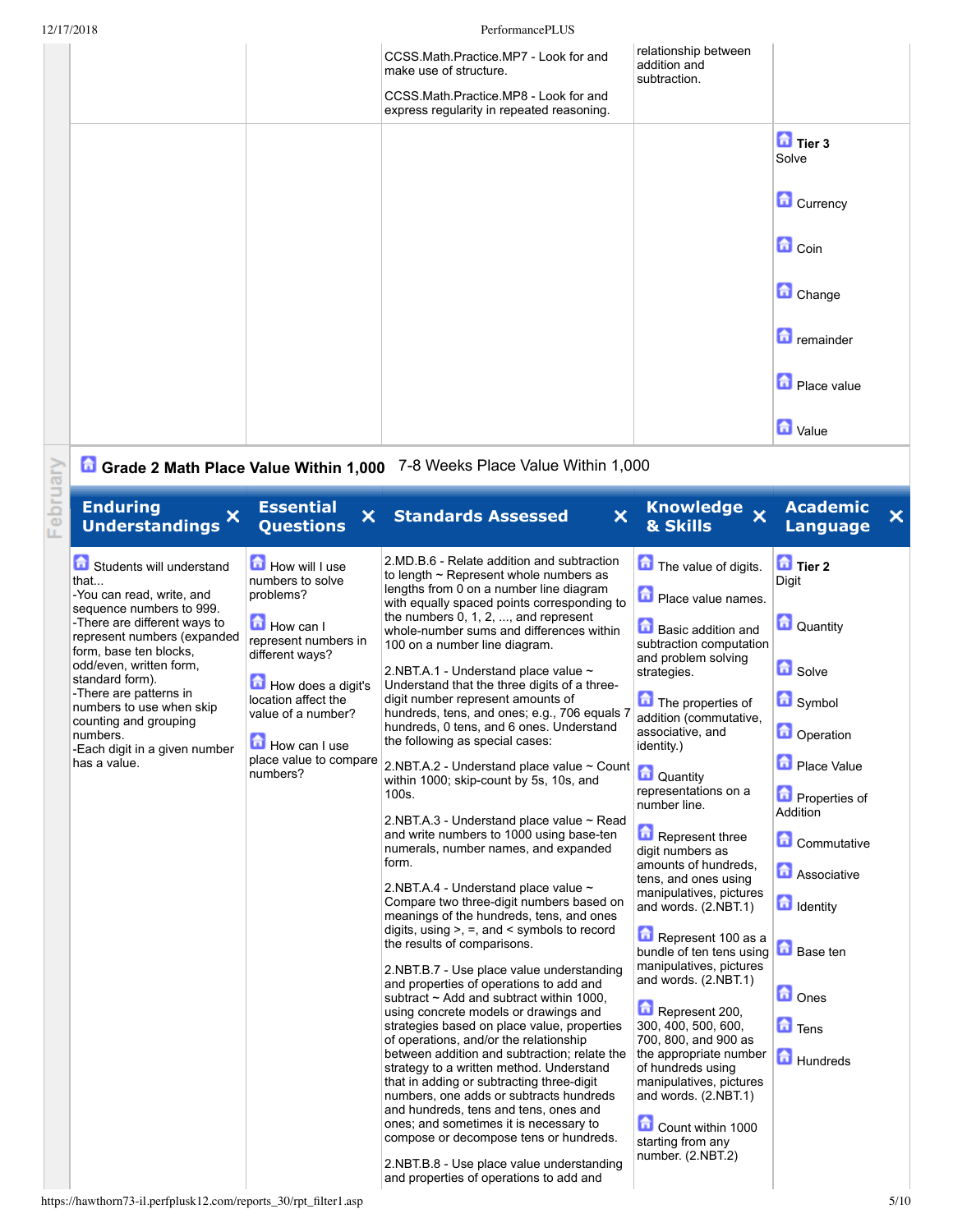## 12/17/2018 PerformancePLUS

subtract ~ Mentally add 10 or 100 to a given number 100–900, and mentally subtract 10 or 100 from a given number 100-900.

2.NBT.B.9 - Use place value understanding and properties of operations to add and subtract  $\sim$  Explain why addition and subtraction strategies work, using place value and the properties of operations.

CCSS.Math.Practice.MP6 - Attend to precision.

CCSS.Math.Practice.MP7 Look for and make use of structure.

CCSS.Math.Practice.MP8 Look for and express regularity in repeated reasoning.

CCSS.Math.Practice.MP2 - Reason abstractly and quantitatively.

CCSS.Math.Practice.MP4 - Model with mathematics.

CCSS.Math.Practice.MP5 - Use appropriate tools strategically.

Skip-count by 5s, 10s and 100s. (2.NBT.2)

Read numbers to 1000. (2.NBT.3)

**M** Write numbers to 1000 in standard form and expanded form. (2.NBT.3)

**M** Write number names to 1000. (2.NBT.3)

**Compare two three**digit numbers based on placed value of each digit. (2.NBT.4)

**Use these symbols** correctly <, =, > in comparison. (2.NBT.4)

Fluently add within 100 using strategies based on place value, properties of operations and/or the relationship between addition and subtraction.

Add up to four 2digit numbers using strategies based on place value and properties of operations. (2.NBT.6)

**Add and subtract** within 1000 using models, drawings, operation properties and/or the relationship between addition and subtraction using base 10 strategies. (2.NBT.7)

Relate the chosen strategy and explain the reasoning used. (2.NBT.7)

Mentally add 10 or 100 to a number between 100-900. (2.NBT.8)

**Mentally subtract 10** or 100 to a number between 100-900. (2.NBT.8)

Explain why addition and subtraction strategies work by applying knowledge of place value and the properties of operations using concrete objects, pictures and words (both oral and written). (2.NBT.9)

**D** Use the same units of measure to compare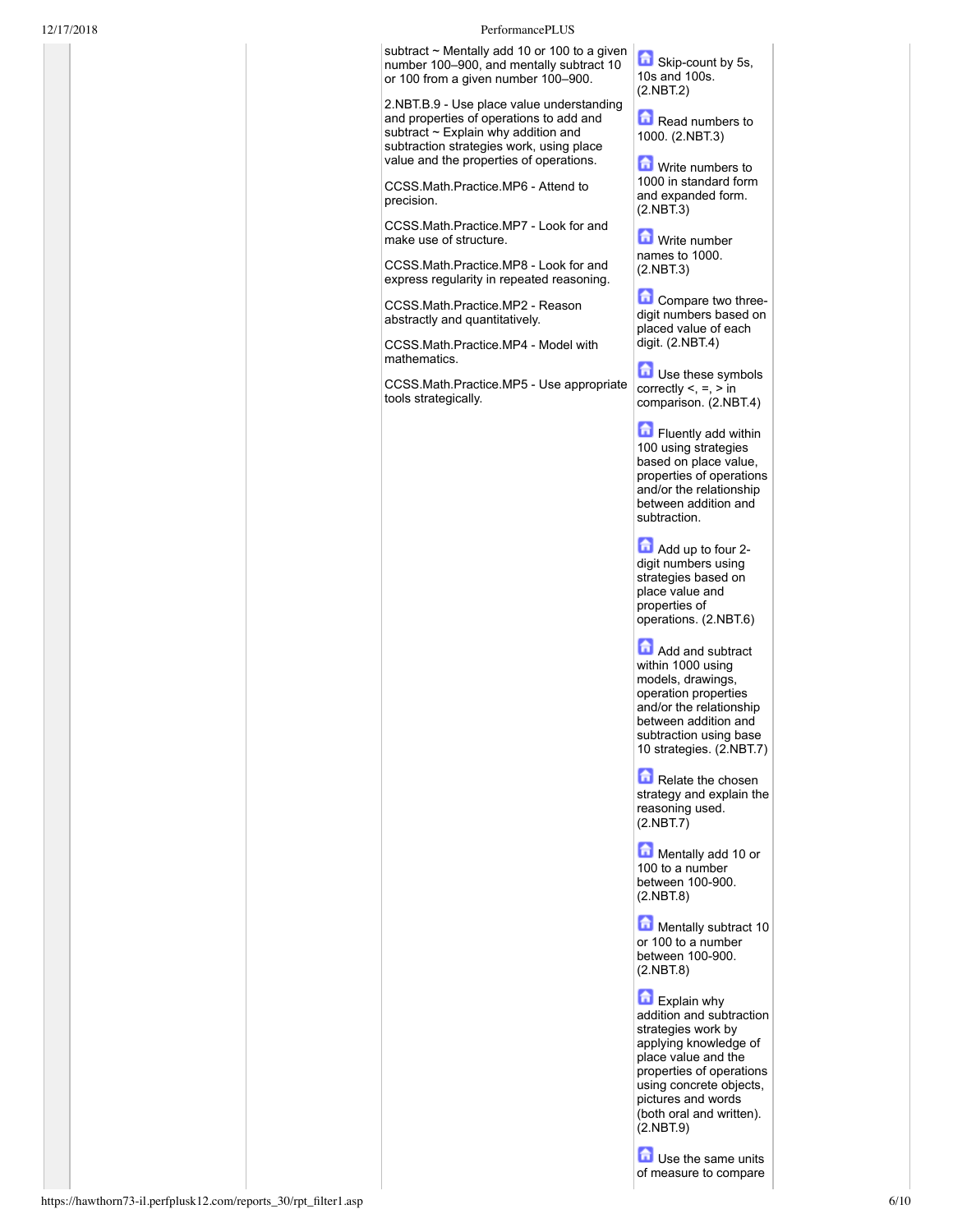|       | 12/17/2018                                                                                                                                                                                                                                                                                                             |                                                                                                                                                                                                            | PerformancePLUS                                                                                                                                                                                                                                                                                                                                                                                                                                                                                                                                            |                                                                                                                                                                                                                                                                                                                            |                                                                                                                                                   |   |
|-------|------------------------------------------------------------------------------------------------------------------------------------------------------------------------------------------------------------------------------------------------------------------------------------------------------------------------|------------------------------------------------------------------------------------------------------------------------------------------------------------------------------------------------------------|------------------------------------------------------------------------------------------------------------------------------------------------------------------------------------------------------------------------------------------------------------------------------------------------------------------------------------------------------------------------------------------------------------------------------------------------------------------------------------------------------------------------------------------------------------|----------------------------------------------------------------------------------------------------------------------------------------------------------------------------------------------------------------------------------------------------------------------------------------------------------------------------|---------------------------------------------------------------------------------------------------------------------------------------------------|---|
|       |                                                                                                                                                                                                                                                                                                                        |                                                                                                                                                                                                            |                                                                                                                                                                                                                                                                                                                                                                                                                                                                                                                                                            | the lengths of 2<br>different objects.<br>(2.MD.4)<br>Find the difference<br>between two<br>measurements.<br>(2.MD.4)<br>Represent whole<br>numbers as lengths<br>from 0 on a number line<br>diagram. (2.MD.6)<br>Use number line<br>diagrams to represent<br>whole-number sums<br>and differences within<br>100. (2.MD.6) |                                                                                                                                                   |   |
|       |                                                                                                                                                                                                                                                                                                                        |                                                                                                                                                                                                            |                                                                                                                                                                                                                                                                                                                                                                                                                                                                                                                                                            |                                                                                                                                                                                                                                                                                                                            | $\overline{a}$ Tier 3<br>Addition<br>Subtraction<br><b>D</b> remainder<br>Compare<br>$\blacksquare$ Sum<br>Difference<br>Represent<br>Mental math |   |
| March | <b>Enduring</b><br>×<br><b>Understandings</b>                                                                                                                                                                                                                                                                          | <b>Essential</b><br>×<br><b>Questions</b>                                                                                                                                                                  | <b>Standards Assessed</b><br>×                                                                                                                                                                                                                                                                                                                                                                                                                                                                                                                             | Knowledge x<br><b>&amp; Skills</b>                                                                                                                                                                                                                                                                                         | <b>Academic</b><br><b>Language</b>                                                                                                                | × |
| April |                                                                                                                                                                                                                                                                                                                        |                                                                                                                                                                                                            | <b>Li</b> Grade 2 Math Geometry, Time and Fractions 4 Weeks Geometry, Time and Fractions                                                                                                                                                                                                                                                                                                                                                                                                                                                                   |                                                                                                                                                                                                                                                                                                                            |                                                                                                                                                   |   |
|       | <b>Enduring</b><br>×<br><b>Understandings</b>                                                                                                                                                                                                                                                                          | <b>Essential</b><br>×<br><b>Questions</b>                                                                                                                                                                  | <b>Standards Assessed</b><br>×                                                                                                                                                                                                                                                                                                                                                                                                                                                                                                                             | Knowledge x<br>& Skills                                                                                                                                                                                                                                                                                                    | <b>Academic</b><br><b>Language</b>                                                                                                                | × |
|       | Students will understand<br>that objects can be described<br>and compared using their<br>geometric attributes.<br>Students will understand<br>that standard units provide<br>common language for<br>communicating time.<br>命<br>Students will understand<br>that time can be measured in<br>five minute increments and | How can plane and<br>solid shapes be<br>described?<br>How can I tell time<br>on both digital and<br>analog clocks and<br>differentiate between<br>A.M. and P.M.?<br>How can a shape<br>be partitioned into | 2.G.A.1 - Reason with shapes and their<br>attributes ~ Recognize and draw shapes<br>having specified attributes, such as a given<br>number of angles or a given number of<br>equal faces.1 Identify triangles,<br>quadrilaterals, pentagons, hexagons, and<br>cubes.<br>2.G.A.3 - Reason with shapes and their<br>attributes ~ Partition circles and rectangles<br>into two, three, or four equal shares,<br>describe the shares using the words halves,<br>thirds, half of, a third of, etc., and describe<br>the whole as two halves, three thirds, four | Properties of<br>polygons.<br>Names of shapes.<br>Geometric<br>vocabulary<br>The standard tools<br>for time measurement.<br>Hours and minutes.                                                                                                                                                                             | Tier 2<br>attribute<br><b>triangle</b><br>quadilateral<br><b>D</b> pentagons<br>hexagon<br><b>D</b> cubes                                         |   |

fourths. Recognize that equal shares of identical wholes need not have the same

Students will understand that shapes can be partitioned into equal parts.

can be read on both an analog

and digital clock.

shape.  $2.MD.C.7$  - Work with time and money  $\sim$  Tell and write time from analog and digital clocks and write time from analog and digital clocks<br>to the nearest five minutes, using a.m. and<br>have specified p.m.

equal parts?

https://hawthorn73-il.perfplusk12.com/reports\_30/rpt\_filter1.asp 7/10

Identify shapes that

side **a** angle

**h** straight

have specified attributes. (2.G.1)

have specified attributes. (2.G.1)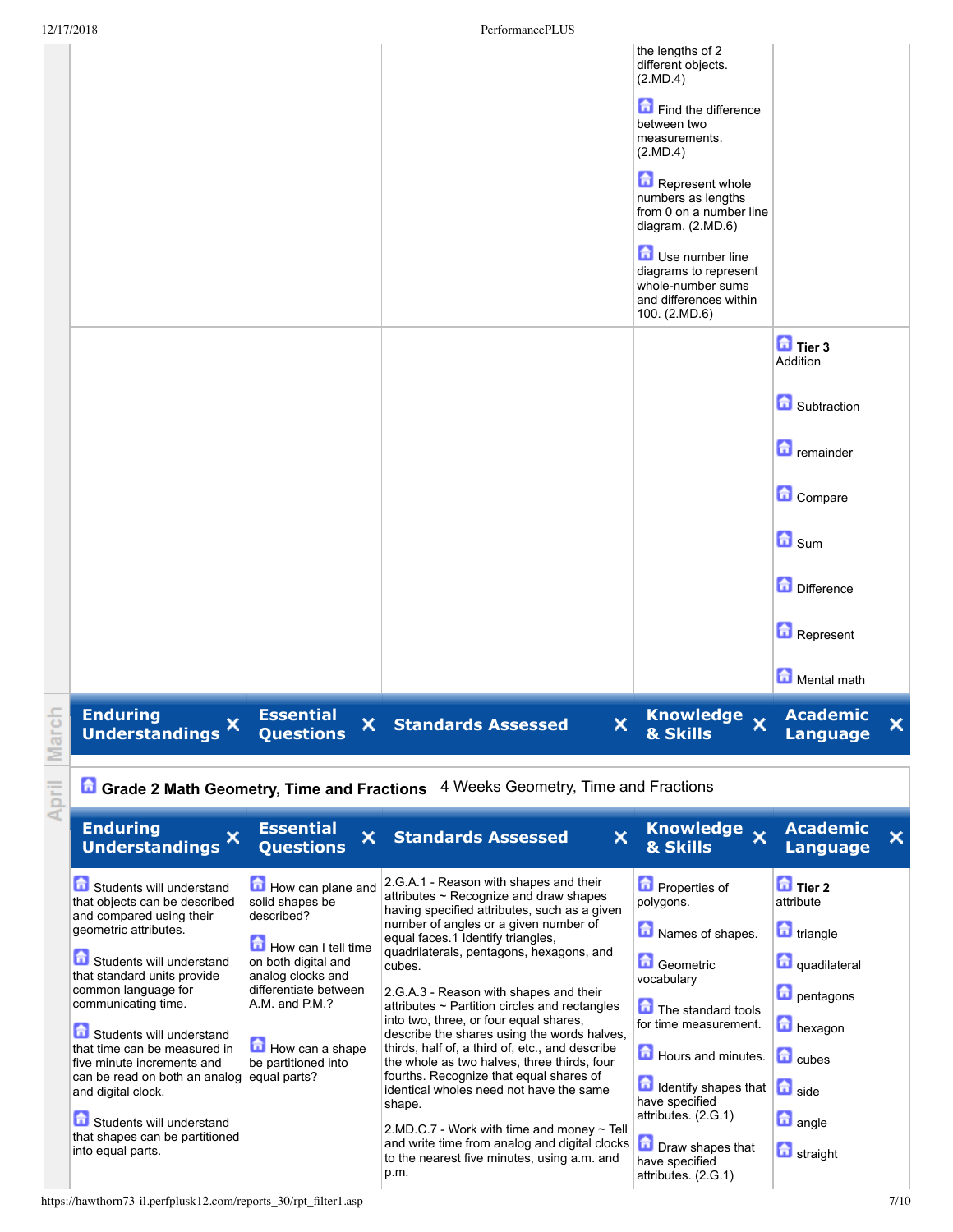| 12/17/2018 | PerformancePLUS                                                                           |                                                                                                                                                                                                                                                                                                                                                                                                                                                                                                                                                                                                                                                                      |                                                                                                                                                                                                |
|------------|-------------------------------------------------------------------------------------------|----------------------------------------------------------------------------------------------------------------------------------------------------------------------------------------------------------------------------------------------------------------------------------------------------------------------------------------------------------------------------------------------------------------------------------------------------------------------------------------------------------------------------------------------------------------------------------------------------------------------------------------------------------------------|------------------------------------------------------------------------------------------------------------------------------------------------------------------------------------------------|
|            | CCSS.Math.Practice.MP4 - Model with<br>mathematics.                                       | Identify triangles,<br>quadrilaterals,                                                                                                                                                                                                                                                                                                                                                                                                                                                                                                                                                                                                                               | $\mathbf{a}$ flat                                                                                                                                                                              |
|            | CCSS.Math.Practice.MP5 - Use appropriate<br>tools strategically.                          | pentagons, hexagons<br>and cubes. $(2.G.1)$                                                                                                                                                                                                                                                                                                                                                                                                                                                                                                                                                                                                                          | a solid                                                                                                                                                                                        |
|            | CCSS.Math.Practice.MP6 - Attend to<br>precision.<br>CCSS.Math.Practice.MP7 - Look for and | Tell time using<br>analog and digital<br>clocks to the nearest 5                                                                                                                                                                                                                                                                                                                                                                                                                                                                                                                                                                                                     | <b>n</b> corner<br>dedge                                                                                                                                                                       |
|            | make use of structure.                                                                    | minutes (2.MD.7)<br>Write time using<br>analog clocks and<br>digital clocks(2.MD.7)<br><b>d</b> Identify and label<br>when a.m. and p.m.<br>occur (2.MD.7)<br>Count within 1000<br>(2.NBT.2)<br>Skip-count by 5s,<br>10s, and 100s.<br>(2.NBT,2)<br>Section circles and<br>rectangles into 2, 3, or<br>4 equal parts. (2.G.3)<br>Describe the parts<br>of the shape as halves,<br>thirds, and fourths.<br>(2.G.3)<br><b>d</b> Identify the<br>combinations of the<br>whole $(2 \text{ halves} = 1$<br>whole, etc). (2.G.3)<br>Use manipulatives,<br>pictures and words to<br>show that equal sized<br>sections of the same<br>whole need not have<br>the same shape. | $\bullet$ Unit<br><b>n</b> hour<br><b>n</b> half hour<br>minute<br>measure<br><b>a</b> whole<br><b>D</b> AM<br>$\bigcap_{n=1}^{\infty} P_n M$                                                  |
|            |                                                                                           | (2.G.3)                                                                                                                                                                                                                                                                                                                                                                                                                                                                                                                                                                                                                                                              | $\frac{1}{2}$ Tier 3<br>2-dimensional<br>3-dimensional<br>polygon<br>$\bigcirc$ circle<br><b>d</b> square<br><b>n</b> rectangle<br><b>n</b> rhombus<br><b>n</b> trapezoid<br><b>n</b> septagon |
|            |                                                                                           |                                                                                                                                                                                                                                                                                                                                                                                                                                                                                                                                                                                                                                                                      |                                                                                                                                                                                                |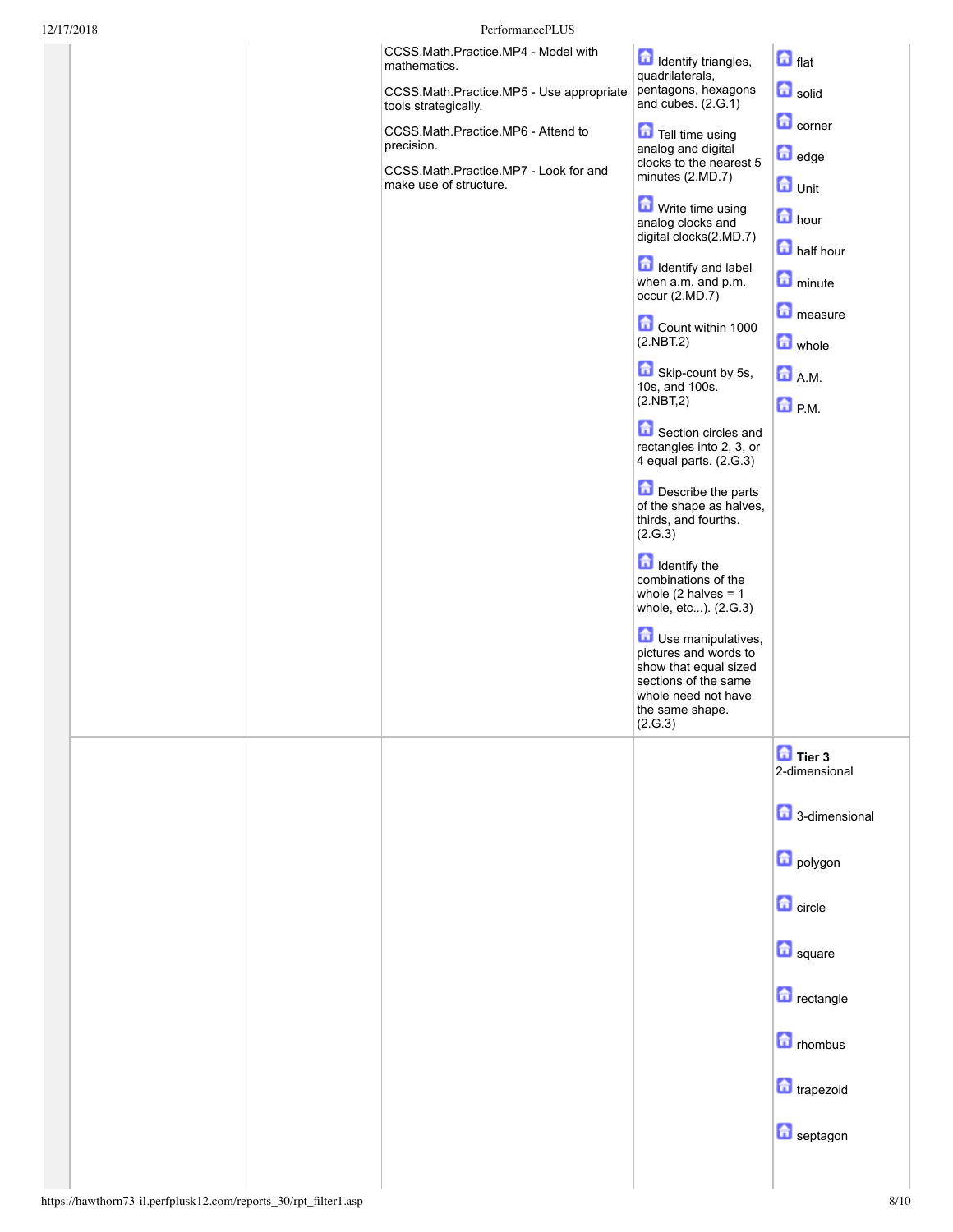| 12/17/2018     | PerformancePLUS |                                        |
|----------------|-----------------|----------------------------------------|
|                |                 | <b>D</b> octagon                       |
|                |                 | $\theta$ plane                         |
|                |                 | <b>n</b> vertice                       |
|                |                 | $\left  \frac{1}{\ln 2} \right $ clock |
|                |                 | digital                                |
|                |                 | <b>n</b> analog                        |
|                |                 | number line                            |
|                |                 | <b>n</b> interval                      |
|                |                 | $\Box$ half                            |
|                |                 | third                                  |
|                |                 | <b>n</b> fourth                        |
|                |                 | Skip-count                             |
| <b>Barnett</b> |                 |                                        |

## **May**

## **Grade 2 Math Multiplication Readiness** 23 Weeks Multiplication Readiness

| <b>Enduring</b><br><b>Understandings</b>                                                             | <b>Essential</b><br>×<br><b>Questions</b>       | $\mathsf{x}$<br><b>Standards Assessed</b>                                                                                                                                                                                                                                                                                         | Knowledge x<br>& Skills                                                                                                                                           | <b>Academic</b><br><b>Language</b>    |
|------------------------------------------------------------------------------------------------------|-------------------------------------------------|-----------------------------------------------------------------------------------------------------------------------------------------------------------------------------------------------------------------------------------------------------------------------------------------------------------------------------------|-------------------------------------------------------------------------------------------------------------------------------------------------------------------|---------------------------------------|
| Students will understand<br>how to look at complex<br>patterns to solve multiplication<br>problems.  | How can repeated<br>addition be<br>represented? | 2.G.A.2 - Reason with shapes and their<br>attributes ~ Partition a rectangle into rows<br>and columns of same-size squares and<br>count to find the total number of them.                                                                                                                                                         | Determine if a<br>group of objects, up to<br>20, is odd or even.<br>(2.0A.3)                                                                                      | $\overline{a}$ Tier 2<br>odd          |
| Students will understand<br>that an array can be used to<br>demonstrate a multiplication<br>problem. |                                                 | 2.OA.C.3 - Work with equal groups of<br>objects to gain foundations for multiplication<br>$\sim$ Determine whether a group of objects (up<br>to 20) has an odd or even number of<br>members, e.g., by pairing objects or<br>counting them by 2s; write an equation to<br>express an even number as a sum of two<br>equal addends. | Justify your answer<br>(odd or even). (2.OA.3)<br>Write an equation to<br>represent an even<br>number as the sum of $2 \mid \bullet \mid$ equal<br>equal addends. | $\bigcirc$ even<br><b>n</b> remainder |
|                                                                                                      |                                                 | 2. OA. C. 4 - Work with equal groups of<br>objects to gain foundations for multiplication<br>~ Use addition to find the total number of<br>objects arranged in rectangular arrays with<br>up to 5 rows and up to 5 columns; write an<br>equation to express the total as a sum of                                                 | (2.0A.3)<br>Find the total<br>number of objects<br>arranged in rectangular<br>arrays (up to 5 by 5) by<br>using repeated addition.                                | <b>d</b> groups<br><b>n</b> pair      |
|                                                                                                      |                                                 | equal addends.<br>CCSS.Math.Practice.MP4 - Model with<br>mathematics.                                                                                                                                                                                                                                                             | (2.0A.4)<br>Write the equation<br>to represent the                                                                                                                | addend<br>$\blacksquare$ row          |
|                                                                                                      |                                                 | CCSS.Math.Practice.MP7 - Look for and<br>make use of structure.                                                                                                                                                                                                                                                                   | repeated addition.<br>(2.0A.4)<br>Section a rectangle<br>into same size squares                                                                                   | Column<br>doubles                     |
|                                                                                                      |                                                 |                                                                                                                                                                                                                                                                                                                                   | creating rows and<br>columns. (2.G.2)<br>Count the number<br>of tiles in a rectangle to                                                                           |                                       |
| https://hawthorn73-il.perfplusk12.com/reports_30/rpt_filter1.asp                                     |                                                 |                                                                                                                                                                                                                                                                                                                                   | determine the total                                                                                                                                               |                                       |